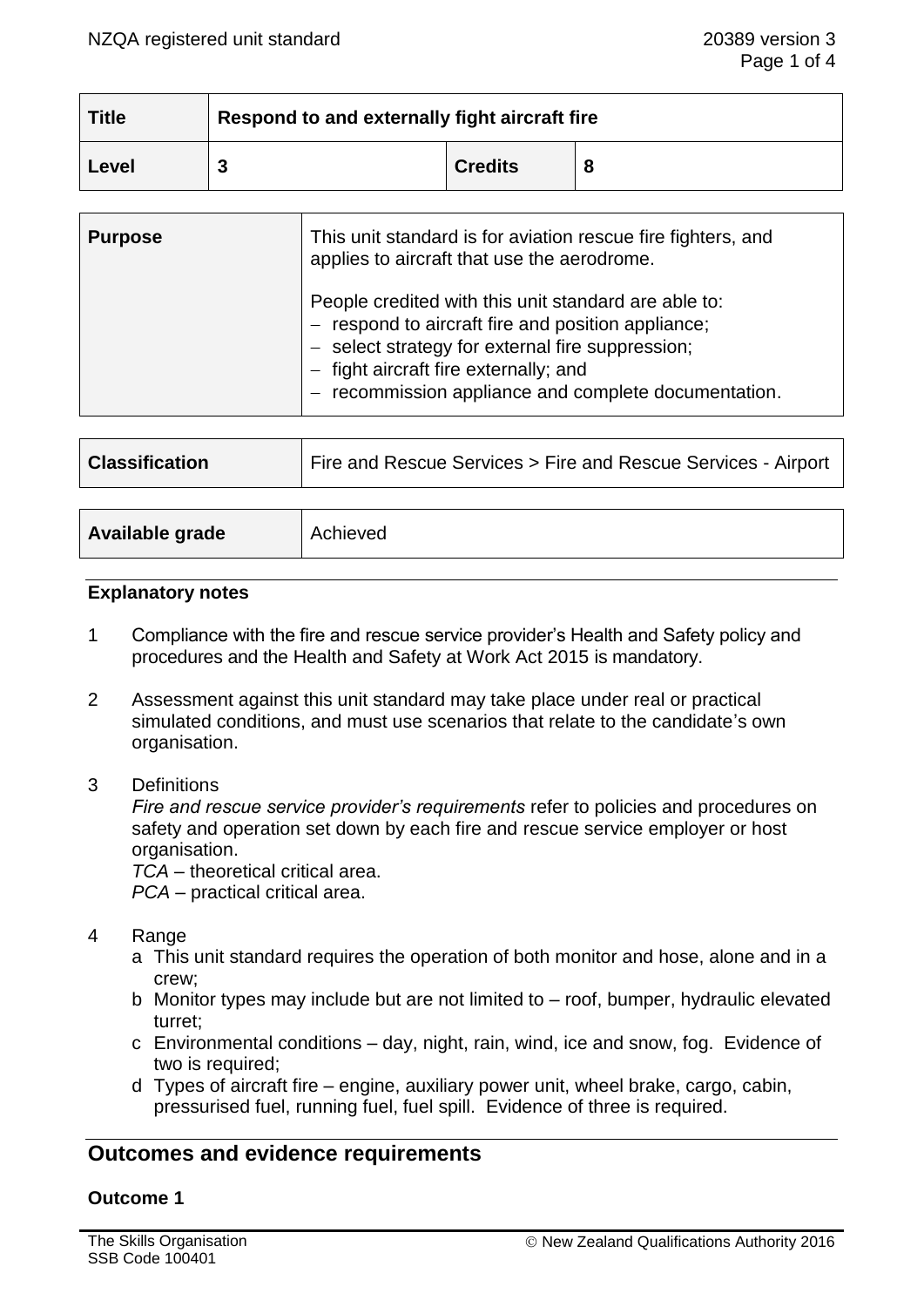Respond to aircraft fire and position appliance.

## **Evidence requirements**

- 1.1 Respond to the alerting system in accordance with aerodrome emergency plan.
- 1.2 Approach the incident site in accordance with the fire and rescue service provider's requirements.
	- Range may include but is not limited to upwind, uphill, regard for the safety of walking survivors, allowance for an escape route, debris trail, casualty awareness.
- 1.3 Analyse the aircraft fire, and implement approach strategies and tactics in accordance with the fire and rescue service provider's requirements.
	- Range TCA, PCA, establishing rescue paths.
- 1.4 Position the appliance in accordance with the fire and rescue service provider's requirements.

## **Outcome 2**

Select strategy for external fire suppression.

#### **Evidence requirements**

- 2.1 Select extinguishing agent according to fire type in accordance with the fire and rescue service provider's requirements.
- 2.2 Select application method to control the fire in accordance with the fire and rescue service provider's requirements.

## **Outcome 3**

Fight aircraft fire externally.

#### **Evidence requirements**

- 3.1 Apply extinguishing agent in accordance with the fire and rescue service provider's requirements.
- 3.2 Create and maintain survivable conditions and protect exit paths in accordance with the fire and rescue service provider's requirements.

Range foam blanket, isolating ignition sources, cooling hot metals.

Range consideration of PCA, appliance equipment capabilities, environmental factors, dominant position, reposition.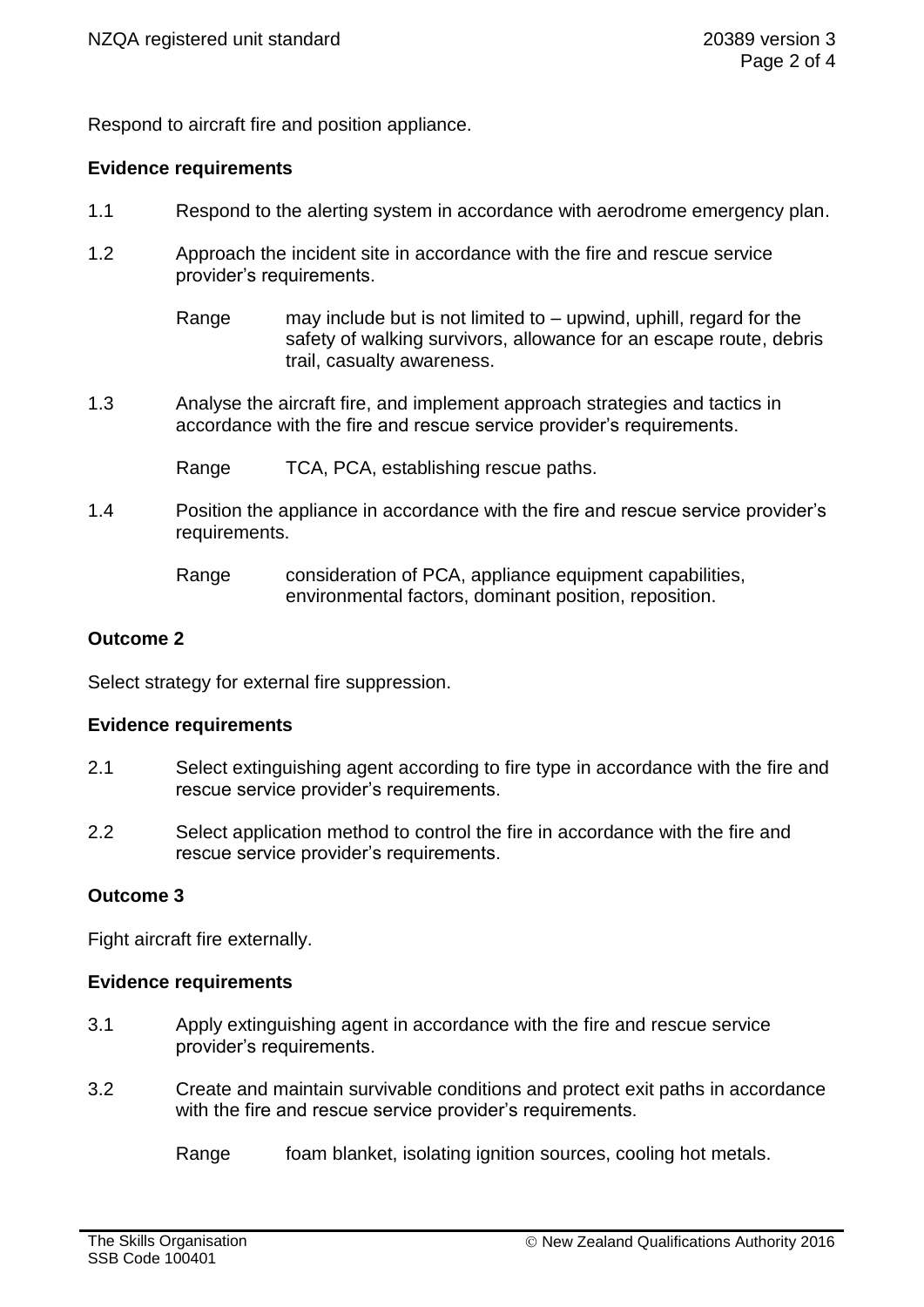- 3.3 Identify and mitigate potentially hazardous conditions in accordance with the fire and rescue service provider's requirements.
	- Range fuel leaks, presence of hazardous cargo, instability of airframe, aircraft material debris, man-made fibre composites, hydrocarbons.
- 3.4 Maintain extinguishing agent supplies to ensure site stability in accordance with the fire and rescue service provider's requirements.

## **Outcome 4**

Recommission appliance and complete documentation.

## **Evidence requirements**

- 4.1 Recommission the appliance in accordance with the fire and rescue service provider's requirements.
	- Range may include but is not limited to equipment checks, foam, water, secondary agents, vehicle fuel.
- 4.2 Complete recommissioning documentation in accordance with the fire and rescue service provider's requirements.

| <b>Planned review date</b> | 31 December 2021 |
|----------------------------|------------------|
|                            |                  |

#### **Status information and last date for assessment for superseded versions**

| <b>Process</b> | <b>Version</b> | <b>Date</b>      | <b>Last Date for Assessment</b> |
|----------------|----------------|------------------|---------------------------------|
| Registration   |                | 25 March 2004    | 31 December 2013                |
| Review         |                | 17 November 2011 | 31 December 2019                |
| Review         | 3              | 16 June 2016     | N/A                             |

| <b>Consent and Moderation Requirements (CMR) reference</b>                         | 0039 |  |
|------------------------------------------------------------------------------------|------|--|
| . This OND san ha assessed at http://www.in-as-as-it.n-/frame.wark/saarah/index.de |      |  |

This CMR can be accessed at [http://www.nzqa.govt.nz/framework/search/index.do.](http://www.nzqa.govt.nz/framework/search/index.do)

## **Please note**

Providers must be granted consent to assess against standards (accredited) by NZQA, before they can report credits from assessment against unit standards or deliver courses of study leading to that assessment.